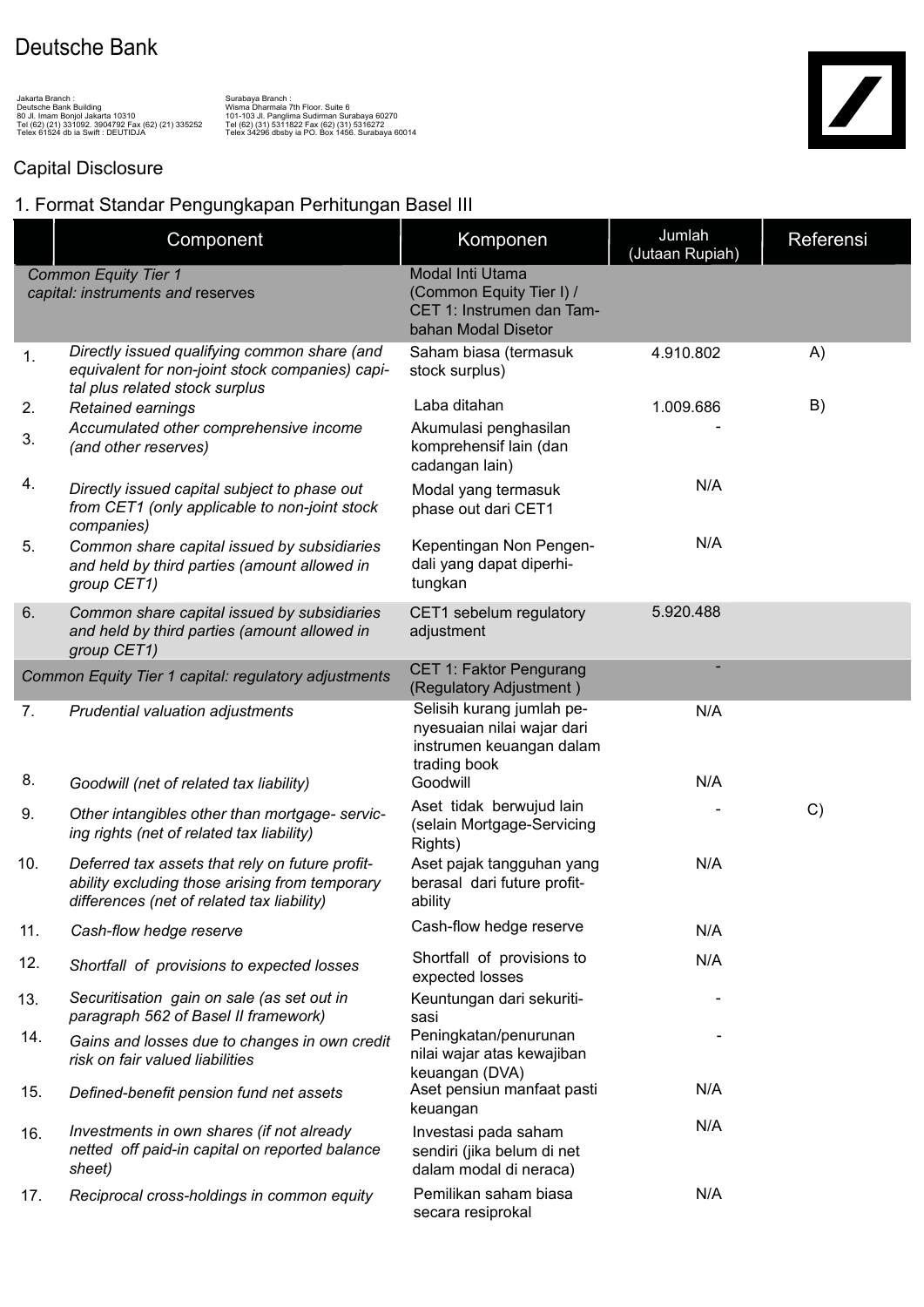|                 | Component                                                                                                                                                                                                                                                                            | Komponen                                                                                                                           | Jumlah<br>(Jutaan Rupiah) | Referensi |
|-----------------|--------------------------------------------------------------------------------------------------------------------------------------------------------------------------------------------------------------------------------------------------------------------------------------|------------------------------------------------------------------------------------------------------------------------------------|---------------------------|-----------|
| 18.             | Investments in the capital of banking, finan-<br>cial and insurance entities that are outside<br>the scope of regulatory consolidation, net of<br>eligible short positions, where the bank does<br>not own more than 10% of the issued share<br>capital (amount above 10% threshold) | Penyertaan dalam bentuk<br>CET1 pada Entitas Anak,<br>perusahaan kepemilikan<br>20%-50%, dan kepada<br>perusahaan asuransi         | N/A                       |           |
| 19.             | Significant investments in the common stock of<br>banking, financial and insurance entities that<br>are outside the scope of regulatory consolida-<br>tion, net of eligible short positions (amount<br>above 10% threshold)                                                          | Investasi signifikan pada<br>saham biasa bank, entitas<br>keuangan dan asuransi di<br>luar cakupan konsolidasi<br>secara ketentuan | N/A                       |           |
| 20.             | Mortgage servicing rights (amount above 10%<br>threshold)                                                                                                                                                                                                                            | Mortgage servicing rights                                                                                                          | N/A                       |           |
| 21.             | Deferred tax assets arising from temporary dif-<br>ferences (amount above 10% threshold, net of<br>related tax liability)                                                                                                                                                            | Aset pajak tangguhan yang<br>berasal dari perbedaan<br>temporer (jumlah di atas<br>batasan 10%, net dari ke-<br>wajiban pajak)     | N/A                       |           |
| 22.             | Amount exceeding the 15% threshold                                                                                                                                                                                                                                                   | Jumlah melebihi batasan<br>15% dari:                                                                                               | N/A                       |           |
| 23.             | of which: significant investments in the com-<br>mon stock of financials                                                                                                                                                                                                             | - investasi signifikan pada<br>saham biasa financials                                                                              | N/A                       |           |
| 24.             | of which: mortgage servicing rights                                                                                                                                                                                                                                                  | - mortgage servicing rights                                                                                                        | N/A                       |           |
| 25.             | of which: deferred tax assets arising from tem-<br>porary differences                                                                                                                                                                                                                | - pajak tangguhan dari per-<br>bedaan temporer                                                                                     | N/A                       |           |
| 26.             | National specific regulatory adjustments                                                                                                                                                                                                                                             | - Penyesuaian berdasarkan<br>ketentuan spesifik nasional                                                                           | N/A                       |           |
| 26a             | - Shortage of provision under minimum Cen-<br>tral Bank requirement                                                                                                                                                                                                                  | - Selisih PPA dan CKPN                                                                                                             | (229.377)                 |           |
| 26 <sub>b</sub> | - Provision for non productive assets                                                                                                                                                                                                                                                | - PPA atas aset non produk-<br>tif                                                                                                 |                           |           |
| 26c             | - Deferred tax assets                                                                                                                                                                                                                                                                | - Aset Pajak Tangguhan                                                                                                             |                           | D)        |
| 26d             | - Equity investment                                                                                                                                                                                                                                                                  | - Penyertaan                                                                                                                       | N/A                       |           |
| 26e             | - Capital shortage of subsidiary in insurance<br>business                                                                                                                                                                                                                            | - Kekurangan modal pada<br>perusahaan anak asuransi                                                                                |                           |           |
| 26f             | - Securitisation exposure                                                                                                                                                                                                                                                            | - Eksposur sekuritisasi                                                                                                            |                           |           |
| 26g             | - Other tier capital deduction factors                                                                                                                                                                                                                                               | - Faktor pengurang modal<br>inti lainnya                                                                                           | N/A                       |           |
| 27              | Regulatory adjustments applied to Common<br>Equity Tier 1 due to insufficient Additional Tier<br>1 and Tier 2 to cover deductions                                                                                                                                                    | Investasi pada instrumen<br>AT1 dan Tier 2 pada bank<br>lain                                                                       |                           |           |
| 28              | Total regulatory adjust-<br>ments to Common equity<br>Tier 1                                                                                                                                                                                                                         | Jumlah pengurang (regula-<br>tory adjustment) terhadap<br>CET <sub>1</sub>                                                         | (229.377)                 |           |
| 29              | <b>Common Equity Tier 1</b><br>capital (CET1)                                                                                                                                                                                                                                        | Jumlah CET 1 setelah fak-<br>tor pengurang                                                                                         | 5.691.112                 |           |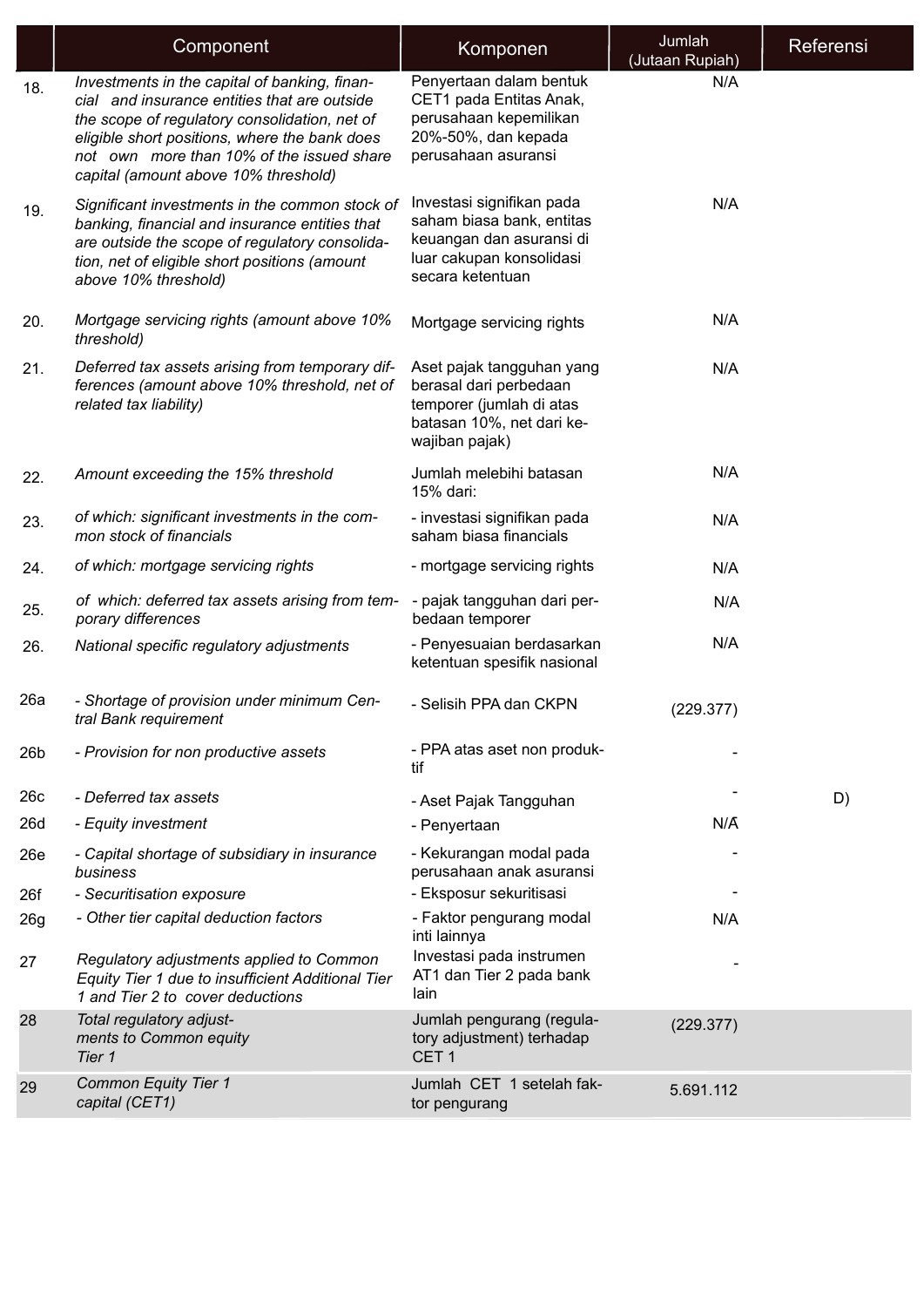|     | Component                                                                                                                                                                                                                                                                                                      | Komponen                                                                                                                       | Jumlah<br>(Jutaan Rupiah) | Referensi |
|-----|----------------------------------------------------------------------------------------------------------------------------------------------------------------------------------------------------------------------------------------------------------------------------------------------------------------|--------------------------------------------------------------------------------------------------------------------------------|---------------------------|-----------|
|     | Additional Tier 1 capital: instruments                                                                                                                                                                                                                                                                         | Modal Inti Tambahan (AT<br>1): Instrumen                                                                                       |                           |           |
| 30. | Directly issued qualifying Additional Tier 1 in-<br>struments plus related stock surplus                                                                                                                                                                                                                       | Instrumen AT 1 yang diter-<br>bitkan oleh bank (termasuk<br>stock surplus)                                                     | N/A                       |           |
| 31. | of which: classified as equity under applicable<br>accounting standards                                                                                                                                                                                                                                        | Yang diklasifikasikan se-<br>bagai ekuitas berdasarkan<br>standar akuntansi                                                    | N/A                       |           |
| 32. | of which: classified as liabilities under applica-<br>ble accounting standards                                                                                                                                                                                                                                 | Yang diklasifikasikan seba-<br>gai liabilitas berdasarkan<br>standar akuntansi                                                 | N/A                       |           |
| 33. | Directly issued capital instruments subject to<br>phase out from Additional Tier 1                                                                                                                                                                                                                             | Modal yang termasuk phase<br>out dari AT1                                                                                      | N/A                       |           |
| 34. | Additional Tier 1 instruments (and CET1 instru-<br>ments not included in row 5) issued by subsidi-<br>aries and held by third parties (amount allowed<br>in group AT1)                                                                                                                                         | Instrumen AT1 yang<br>diterbitkan oleh Entitas<br>Anak yang diakui dalam<br>perhitungan KPMM secara<br>konsolidasi             | N/A                       |           |
| 35. | of which: instruments issued by subsidiaries<br>subject to phase out                                                                                                                                                                                                                                           | Instrumen yang diterbitkan<br>Entitas Anak yang termasuk<br>phase out                                                          | N/A                       |           |
| 36. | Additional Tier 1 capital before regulatory adjust-<br>ments                                                                                                                                                                                                                                                   | Jumlah AT 1 sebelum regu-<br>latory adjustment                                                                                 |                           |           |
|     | Additional Tier 1 capital: regulatory adjustments                                                                                                                                                                                                                                                              | Modal Inti Tambahan: Fak-<br>tor Pengurang (Regulatory<br>Adjustment)                                                          |                           |           |
| 37. | Investments in own Additional Tier 1 instruments Investasi pada instrumen                                                                                                                                                                                                                                      | AT1 sendiri                                                                                                                    | N/A                       |           |
| 38. | Reciprocal cross-holdings in Additional Tier 1<br>instruments                                                                                                                                                                                                                                                  | Pemilikan instrumen AT1<br>secara resiprokal                                                                                   | N/A                       |           |
| 39. | Investments in the capital of banking, finan-<br>cial and insurance entities that are outside the<br>scope of regulatory consolidation, net of eligible<br>short positions, where the bank does not own<br>more than 10% of the issued common share<br>capital of the entity (amount above 10% thresh-<br>old) | Penyertaan dalam bentuk<br>AT1 pada Entitas Anak,<br>perusahaan kepemilikan<br>20%-50%, dan kepada<br>perusahaan asuransi      | N/A                       |           |
| 40. | Significant investments in the capital of banking,<br>financial and insurance entities that are outside<br>the scope of regulatory consolidation (net of<br>eligible short positions)                                                                                                                          | Investasi signifikan pada<br>modal bank, entitas keuan-<br>gan dan asuransi di luar<br>cakupan konsolidasi secara<br>ketentuan | N/A                       |           |
| 41. | National specific regulatory adjustments                                                                                                                                                                                                                                                                       | Penyesuaian berdasarkan<br>ketentuan spesifik nasional                                                                         | N/A                       |           |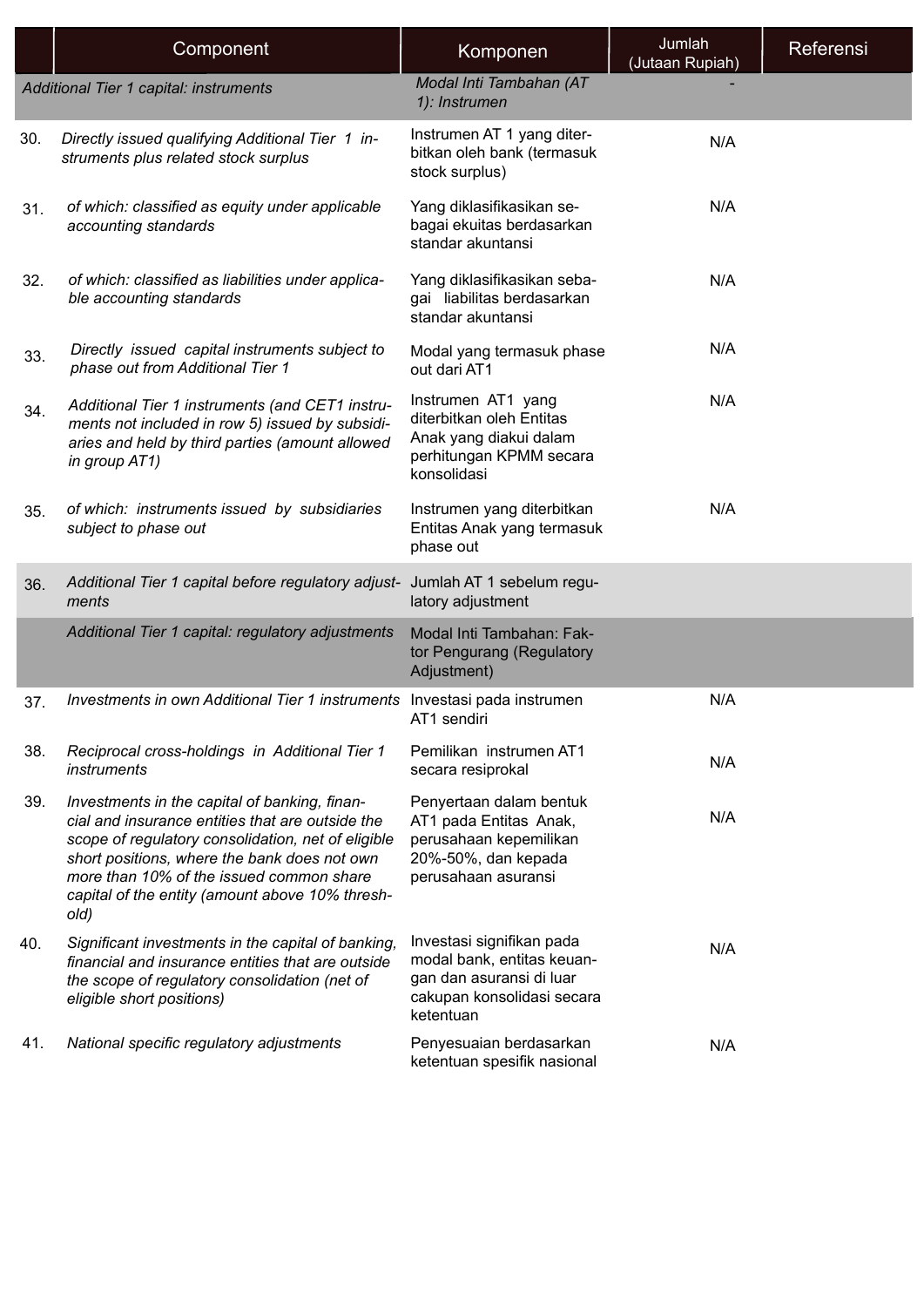|     | Component                                                                                                                                                                                                                                                                                                      | Komponen                                                                                                                                          | Jumlah<br>(Jutaan Rupiah) | Referensi |
|-----|----------------------------------------------------------------------------------------------------------------------------------------------------------------------------------------------------------------------------------------------------------------------------------------------------------------|---------------------------------------------------------------------------------------------------------------------------------------------------|---------------------------|-----------|
| 41a | - Investment in other banks' AT1 instruments                                                                                                                                                                                                                                                                   | - Investasi pada instrumen<br>AT1 pada bank lain                                                                                                  | N/A                       |           |
| 42  | - Investment in other banks' Tier 2 instruments                                                                                                                                                                                                                                                                | - Investasi pada instrumen<br>Tier 2 pada bank lain                                                                                               | N/A                       |           |
| 43. | Total regulatory adjustments to Additional Tier 1<br>capital                                                                                                                                                                                                                                                   | Jumlah faktor pengurang<br>(regulatory adjustment)<br>terhadap AT1                                                                                |                           |           |
| 44. | Additional Tier 1 capital (AT1)                                                                                                                                                                                                                                                                                | Jumlah AT 1 setelah faktor<br>pengurang                                                                                                           |                           |           |
| 45. | Tier 1 capital $(T1 = CET1 + AT1)$                                                                                                                                                                                                                                                                             | Instrumen yang diterbitkan<br>Entitas Anak yang termasuk<br>phase out                                                                             | 5.691.112                 |           |
|     | Tier 2 capital: instruments and provisions                                                                                                                                                                                                                                                                     | Modal Pelengkap (Tier 2):<br>Instumen dan cadangan                                                                                                |                           |           |
| 46. | Directly issued qualifying Tier 2 instruments plus<br>related stock surplus                                                                                                                                                                                                                                    | Instrumen T2 yang diter-<br>bitkan oleh bank (termasuk<br>stock surplus)                                                                          | N/A                       |           |
| 47. | Directly issued capital instruments subject to<br>phase out from Tier 2                                                                                                                                                                                                                                        | Modal yang termasuk<br>phase out dari Tier 2                                                                                                      | N/A                       |           |
| 48. | Tier 2 instruments (and CET1 and AT1 instru-<br>ments not included in rows 5 or 34) issued by<br>subsidiaries and held by third parties (amount<br>allowed in group Tier 2)                                                                                                                                    | Instrumen Tier2 yang<br>diterbitkan oleh Entitas<br>Anak yang diakui dalam<br>perhitungan KPMM secara<br>konsolidasi                              | N/A                       |           |
| 49. | of which: instruments issued by subsidiaries<br>subject to phase out                                                                                                                                                                                                                                           | Modal yang diterbitkan En-<br>titas Anak yang termasuk<br>phase out                                                                               | N/A                       |           |
| 50. | Minimum general reserve on productive assets,<br>capped at 1.25% of Credit Risk RWA + Specific<br>Reserve                                                                                                                                                                                                      | Cadangan umum PPA atas<br>aset produktif yang wajib di-<br>hitung dengan jumlah paling<br>tinggi sebesar 1,25% dari<br>ATMR untuk Risiko Kredit + | 94.228                    |           |
| 51. | Tier 2 capital before regulatory adjustments                                                                                                                                                                                                                                                                   | Jumlah Modal Pelengkap<br>(Tier 2) sebelum faktor<br>pengurang                                                                                    | 94.228                    |           |
|     | Tier 2 capital: regulatory adjustments                                                                                                                                                                                                                                                                         | Modal Pelengkap (Tier 2):<br>Faktor Pengurang (Regula-<br>tory Adjustment)                                                                        |                           |           |
| 52. | Investments in own Tier 2 instruments                                                                                                                                                                                                                                                                          | Investasi pada instrumen<br>Tier 2 sendiri                                                                                                        | N/A                       |           |
| 53. | Reciprocal cross-holdings in Tier 2 instruments                                                                                                                                                                                                                                                                | Pemilikan instrumen Tier 2<br>secara resiprokal                                                                                                   | N/A                       |           |
| 54. | Investments in the capital of banking, financial<br>and insurance entities that are outside the<br>scope of regulatory consolidation, net of eligible<br>short positions, where the bank does not own<br>more than 10% of the issued common share<br>capital of the entity (amount above the 10%<br>threshold) | Penyertaan dalam ben-<br>tuk AT1 pada entitasanak,<br>perusahaan kepemilikan<br>20%-50% dan kepada peru-<br>sahaan asuransi                       | N/A                       |           |

I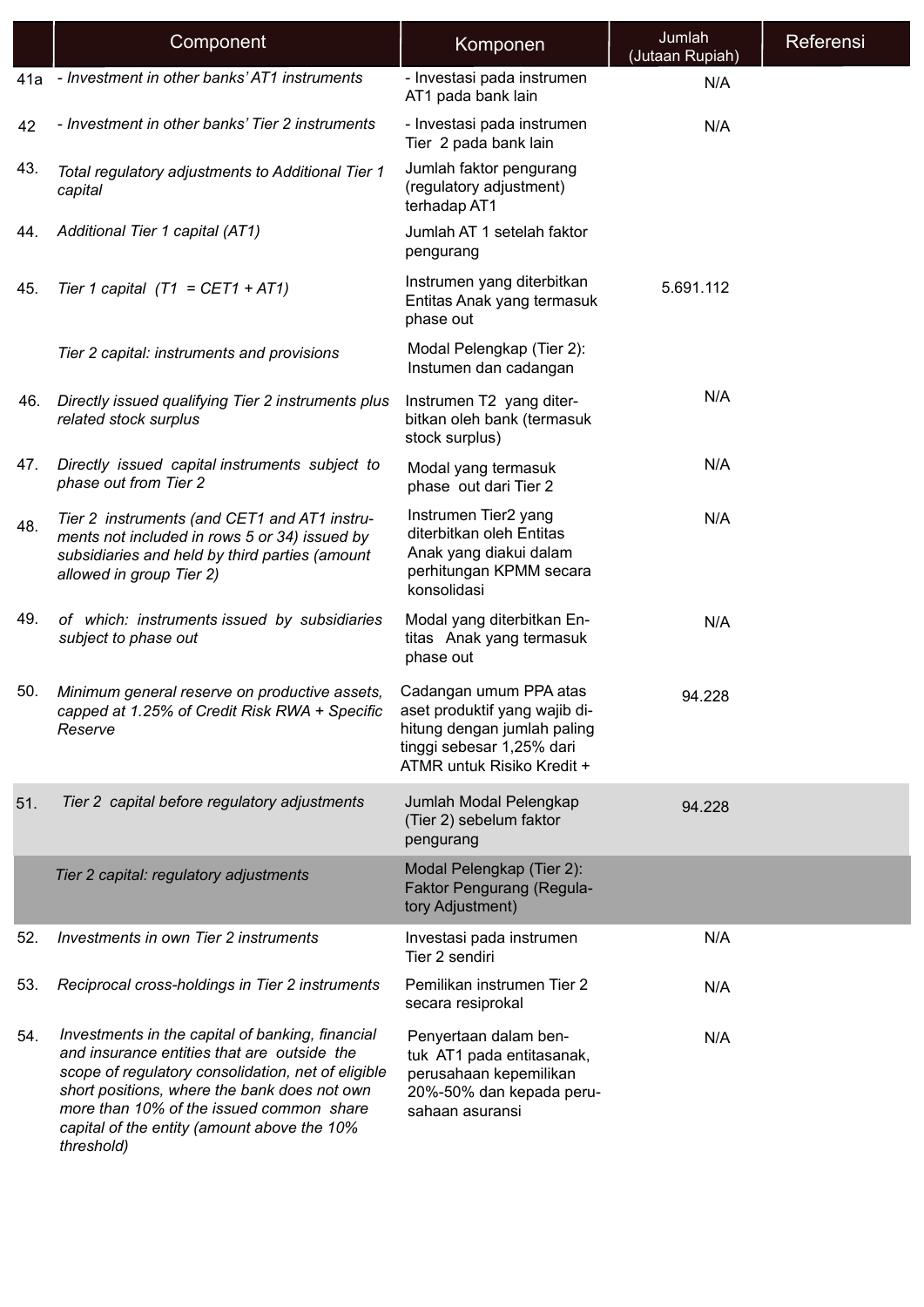|     | Component                                                                                                                                                                                                                                        | Komponen                                                                                                                       | Jumlah<br>(Jutaan Rupiah) | Referensi |
|-----|--------------------------------------------------------------------------------------------------------------------------------------------------------------------------------------------------------------------------------------------------|--------------------------------------------------------------------------------------------------------------------------------|---------------------------|-----------|
| 55. | Significant investments in the capital banking,<br>financial and insurance entities that are outside<br>the scope of regulatory consolidation (net of<br>eligible short positions)                                                               | Investasi signifikan pada<br>modal bank, entitas keuan-<br>gan dan asuransi di luar<br>cakupan konsolidasi secara<br>ketentuan | N/A                       |           |
| 56. | National specific regulatory adjustmentseligible<br>short                                                                                                                                                                                        | Penyesuaian berdasarkan<br>ketentuan spesifik nasional<br>cakupan konsolidasi secara                                           | N/A                       |           |
|     | 56a. - Investment in other banks' Tier 2 instruments                                                                                                                                                                                             | - Investasi pada instrumen<br>Tier 2 pada bank lain                                                                            | N/A                       |           |
|     | 56b. - Sinking fund                                                                                                                                                                                                                              | - Sinking fund                                                                                                                 | N/A                       |           |
| 57. | Total regulatory adjustments to Tier 2 capital                                                                                                                                                                                                   | Jumlah faktor pengurang<br>(regulatory adjustment)<br>Modal Pelengkap                                                          |                           |           |
| 58. | Tier 2 capital (T2)                                                                                                                                                                                                                              | Jumlah Modal Pelengkap<br>(T2) setelah regulatory<br>adjustment                                                                | 94.228                    |           |
| 59. | Total capital (TC = $T1 + T2$ )                                                                                                                                                                                                                  | Total Modal (Modal Inti +<br>Modal Pelengkap)                                                                                  | 5.785.340                 |           |
| 60. | Total risk weighted assets                                                                                                                                                                                                                       | <b>Total Aset Tertimbang</b><br>Menurut Risiko (ATMR)                                                                          | 13.696.311                |           |
|     | Capital ratios and buffers                                                                                                                                                                                                                       | Rasio Kecukupan Pemenu-<br>han Modal Minimum<br>(KPMM) dan Tambahan<br>Modal (Capital Buffer)                                  |                           |           |
| 61. | Common Equity Tier 1 (as a percentage of risk<br>weighted assets)                                                                                                                                                                                | Rasio Modal Inti Utama<br>(CET1) - persentase terha-<br>dap ATMR                                                               | N/A                       |           |
| 62. | Tier 1 (as a percentage of risk weighted as-<br>sets)                                                                                                                                                                                            | Rasio Modal Inti (Tier 1) -<br>persentase                                                                                      | 41.55%                    |           |
| 63. | Total capital (as a percentage of risk weighted<br>assets)                                                                                                                                                                                       | Rasio Total Modal -<br>persentase terhadap ATMR                                                                                | 42.24%                    |           |
| 64. | Institution specific buffer requirement (mini-<br>mum CET1 requirement plus capital con-<br>servation buffer plus countercyclical buffer<br>requirements plus D-SIB buffer requirement,<br>expressed as a percentage of risk weighted<br>assets) | Tambahan modal (buffer) -<br>persentase terhadap AMTR                                                                          | 1.25%                     |           |
| 65. | of which: capital conservation buffer require-<br>ment                                                                                                                                                                                           | - Capital Conservation<br><b>Buffer</b>                                                                                        | 1.25%                     |           |
| 66. | of which: bank specific countercyclical buffer<br>requirement                                                                                                                                                                                    | - Countercyclical Buffer                                                                                                       | 0%                        |           |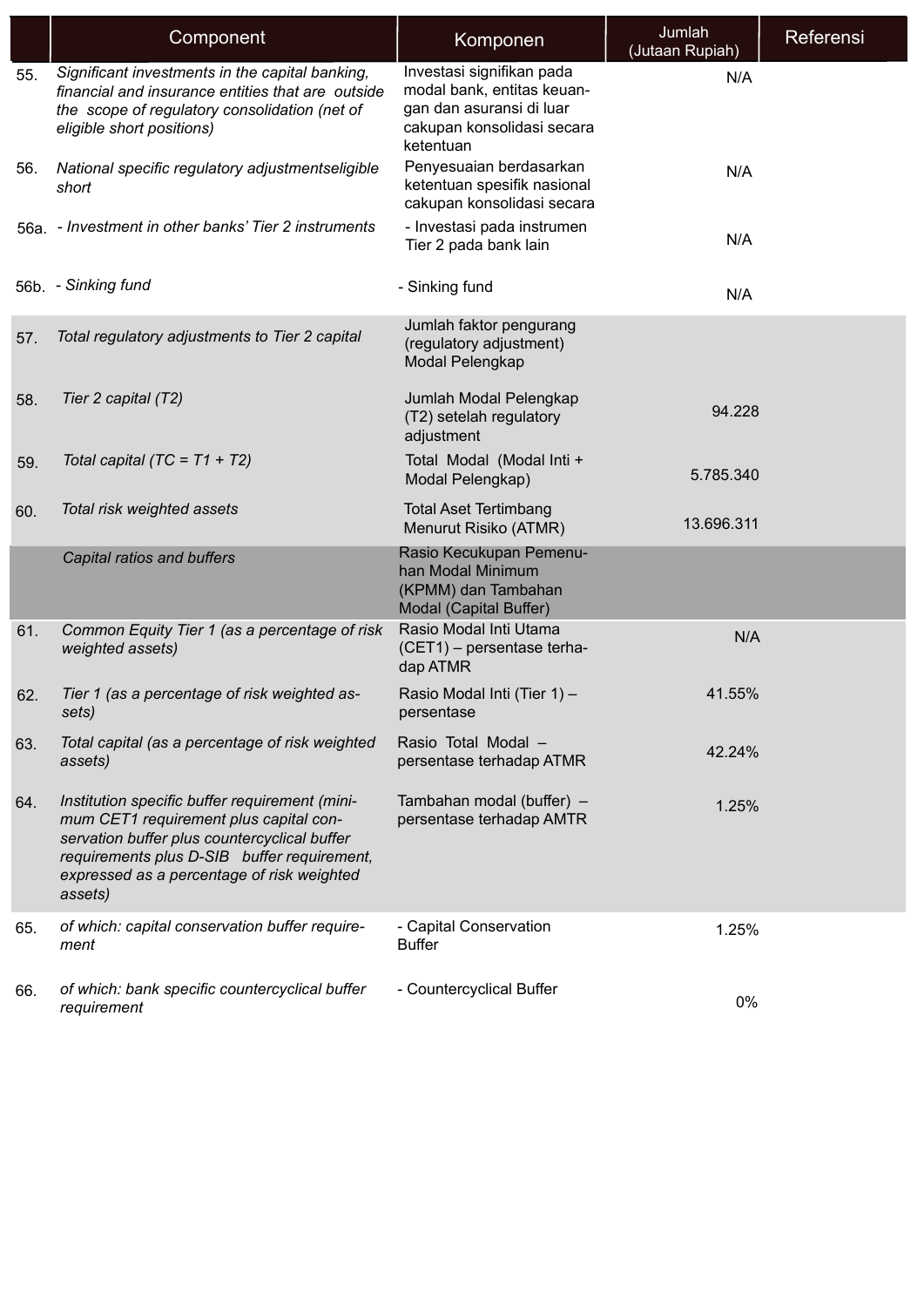|     | Component                                                                                                                                | Komponen                                                                                                                             | Jumlah<br>(Jutaan Rupiah) | Referensi |
|-----|------------------------------------------------------------------------------------------------------------------------------------------|--------------------------------------------------------------------------------------------------------------------------------------|---------------------------|-----------|
| 67. | of which: D-SIB buffer requirement<br>eligible short                                                                                     | - Capital Surcharge untuk<br>D-SIB                                                                                                   | N/A                       |           |
| 68. | Common Equity Tier 1 available to meet buff-<br>ers (as a percentage of risk weighted assets)                                            | Modal Inti Utama (CET 1)<br>yang tersedia untuk me-<br>menuhi Tambahan Modal<br>(Buffer) - persentase<br>terhadap ATMR               | 40.30%                    |           |
|     | National minima (if different from Basel 3)                                                                                              | National minima (jika ber-<br>beda dari Basel 3)                                                                                     | N/A                       |           |
| 69. | National Common Equity Tier 1 minimum<br>ratio (if different from Basel 3 minimum)                                                       | Rasio minimal CET 1 na-<br>sional (jika berbeda dengan<br>Basel 3)                                                                   | N/A                       |           |
| 70. | National Tier 1 minimum ratio (if different from<br>Basel 3 minimum)                                                                     | Rasio minimal Tier 1 na-<br>sional (jika berbeda dengan<br>Basel 3)                                                                  | N/A                       |           |
| 71. | National total capital minimum ratio (if different<br>from Basel 3 minimum)                                                              | Rasio minimal total modal<br>nasional (jika berbeda den-<br>gan Basel 3)                                                             | N/A                       |           |
|     | Amounts below the thresholds for deduction<br>(before risk weighting)                                                                    | Jumlah di bawah batasan<br>pengurangan (sebelum<br>pembobotan risiko)                                                                |                           |           |
| 72. | Non-significant investments in the capital of<br>other financials                                                                        | Investasi non-signifikan<br>pada modal entitas keuan-<br>gan lain                                                                    | N/A                       |           |
| 73. | Significant investments in the common stock<br>of financials                                                                             | Investasi signifikan pada sa-<br>ham biasa entitas keuangan                                                                          | N/A                       |           |
| 74. | Mortgage servicing rights (net of related tax<br>liability)                                                                              | Mortgage servicing rights<br>(net dari kewajiban pajak)                                                                              | N/A                       |           |
| 75. | Deferred tax assets arising from temporary<br>differences (net of related tax liability)                                                 | Aset pajak tangguhan yang<br>berasal dari perbedaan tem-<br>porer (net dari kewajiban<br>pajak)                                      | N/A                       |           |
|     | Applicable caps on the inclusion of provisions<br>in Tier 2                                                                              | Cap yang dikenakan untuk<br>provisi pada Tier 2                                                                                      |                           |           |
| 76. | Provisions eligible for inclusion in Tier 2 in<br>respect of exposures subject to standardised<br>approach (prior to application of cap) | Provisi yang dapat diakui<br>sebagai Tier 2 sesuai<br>dengan eksposur berdasar-<br>kan pendekatan standar<br>(sebelum dikenakan cap) | N/A                       |           |
| 77. | Cap on inclusion of provisions in Tier 2 under<br>standardised approach                                                                  | Cap atas provisi yang diakui<br>sebagai Tier 2 berdasarkan<br>pendekatan standar                                                     | N/A                       |           |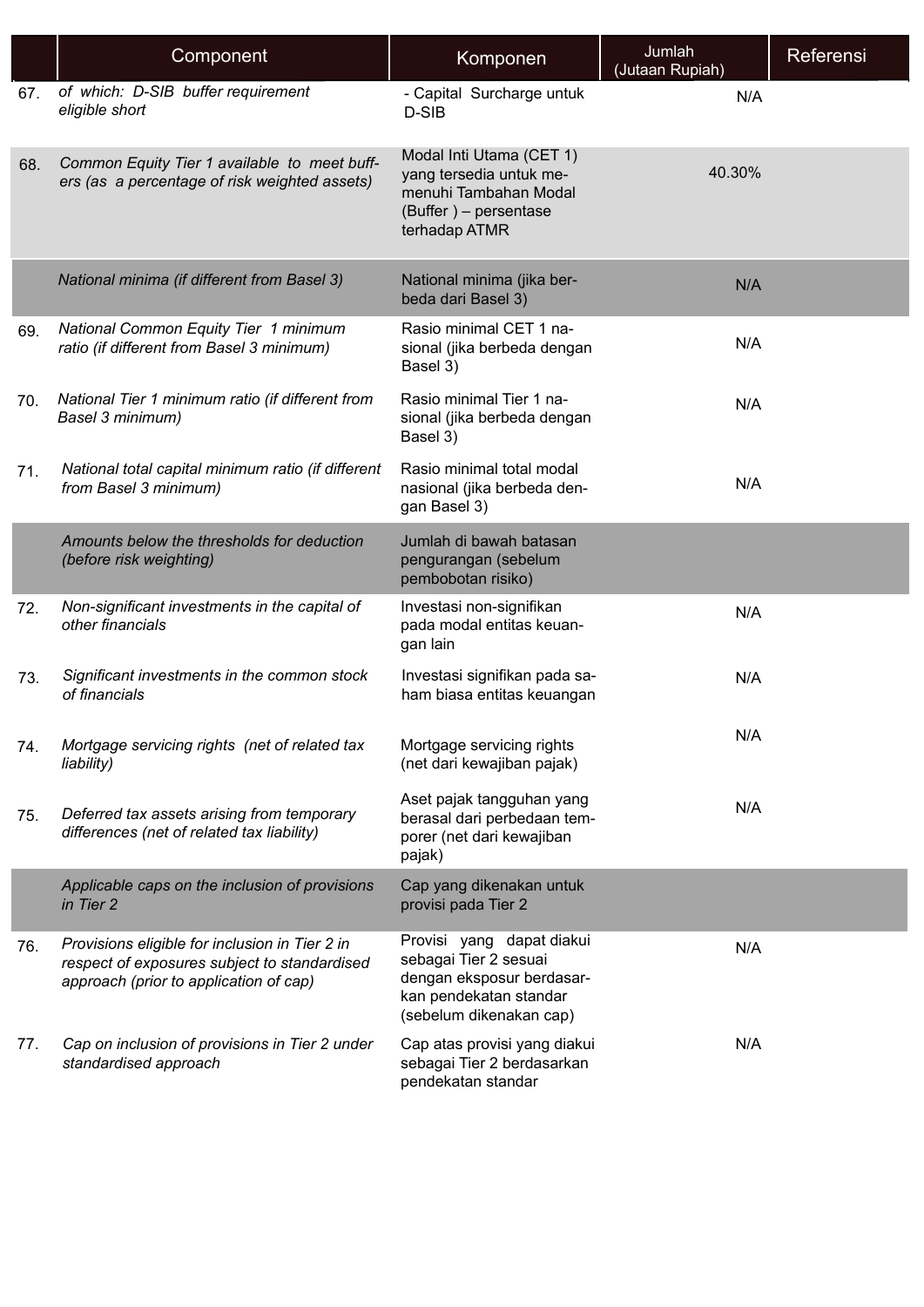|     | Component                                                                                                                                           | Komponen                                                                                                                          | Jumlah<br>(Jutaan Rupiah) | Referensi |
|-----|-----------------------------------------------------------------------------------------------------------------------------------------------------|-----------------------------------------------------------------------------------------------------------------------------------|---------------------------|-----------|
| 78. | Provisions eligible for inclusion in Tier 2 in<br>respect of exposures subject to internal ratings-<br>based approach (prior to application of cap) | Provisi yang dapat diakui<br>sebagai Tier 2 sesuai den-<br>gan eksposur berdasarkan<br>pendekatan IRB (sebelum<br>dikenakan cap)  | N/A                       |           |
| 79. | Cap for inclusion of provisions in Tier 2 under<br>internal ratings-based approach                                                                  | Cap atas provisi yang diakui<br>sebagai Tier 2 berdasarkan<br>pendekatan standar                                                  | N/A                       |           |
|     | Capital instruments subject to phase-out ar-<br>rangements (only applicable between 1 Jan<br>2018 and 1 Jan 2022)                                   | Instrumen Modal yang<br>termasuk phase out (hanya<br>berlaku antara 1 Jan 2018<br>s.d. 1 Jan 2022)                                |                           |           |
| 80. | Current cap on CET1 instruments subject to<br>phase out arrangements                                                                                | Cap pada CET 1 yang<br>temasuk phase out                                                                                          | N/A                       |           |
| 81. | Amount excluded from CET1 due to cap (ex-<br>cess over cap after redemptions and maturi-<br>ties)                                                   | "Jumlah yang dikecualikan<br>dari CET1 karena adanya<br>cap<br>(kelebihan di atas cap<br>setelah redemptions dan<br>maturities)"  | N/A                       |           |
| 82. | Current cap on AT1 instruments subject to<br>phase out arrangements                                                                                 | Cap pada AT1 yang te-<br>masuk phase out                                                                                          | N/A                       |           |
| 83. | Amount excluded from AT1 due to cap (excess<br>over cap after redemptions and maturities)                                                           | Jumlah yang dikecualikan<br>dari AT1 karena adanya<br>cap (kelebihan di atas cap<br>setelah redemptions dan<br>maturities)        | N/A                       |           |
| 84. | Current cap on T2 instruments subject to phase Cap pada Tier2 yang te-<br>out arrangements                                                          | masuk phase out                                                                                                                   | N/A                       |           |
| 85. | Amount excluded from T2 due to cap (excess<br>over cap after redemptions and maturities)                                                            | "Jumlah yang dikecualikan<br>dari Tier2 karena adanya<br>cap<br>(kelebihan di atas cap<br>setelah redemptions dan<br>maturities)" | N/A                       |           |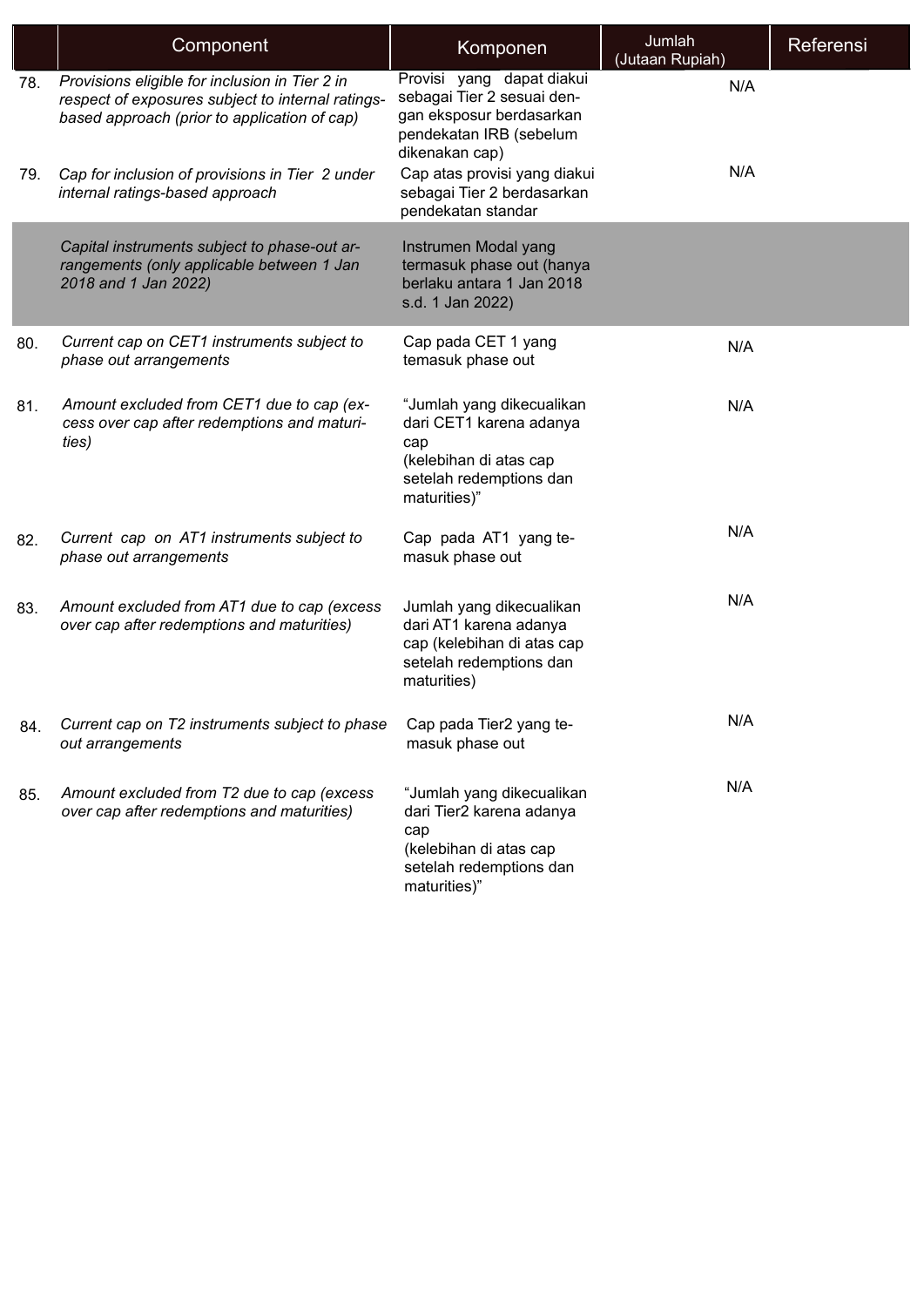| <b>No</b> | Pos-Pos                                                                          | Neraca Publikasi<br>31 Maret 2017<br>(Juta Rupiah) | Referensi |
|-----------|----------------------------------------------------------------------------------|----------------------------------------------------|-----------|
|           | <b>ASET</b>                                                                      |                                                    |           |
| 1.        | Kas                                                                              | 12.860                                             |           |
| 2.        | Penempatan pada Bank Indonesia                                                   | 5.924.443                                          |           |
| 3.        | Penempatan pada Bank lain                                                        | 2.249.428                                          |           |
| 4.        | Tagihan spot dan derivatif                                                       | 875.256                                            |           |
| 5.        | Surat berharga                                                                   | 9.213.897                                          |           |
|           | a. Diukur pada nilai wajar melalui laporan laba/rugi<br>b. Tersedia untuk dijual | 3.323.460                                          |           |
|           | c. Dimiliki hingga jatuh tempo                                                   | 5.669.510                                          |           |
|           | d. Pinjaman yang diberikan dan piutang                                           | 220.927                                            |           |
| 6.        | Surat berharga yang dijual dengan janji dibeli kembali (repo)                    |                                                    |           |
| 7.        | Tagihan atas surat berharga yang dibeli dengan janji                             | 1.299.530                                          |           |
|           | dijual kembali (reverse repo)                                                    |                                                    |           |
| 8.        | Tagihan akseptasi                                                                | 239.559                                            |           |
| 9.        | Kredit                                                                           | 7.260.371                                          |           |
|           | a. Diukur pada nilai wajar melalui laporan laba/rugi                             |                                                    |           |
|           | b. Tersedia untuk dijual                                                         |                                                    |           |
|           | c. Dimiliki hingga jatuh tempo                                                   |                                                    |           |
|           | d. Pinjaman yang diberikan dan piutang                                           | 7.260.371                                          |           |
| 10.       | Pembiayaan syariah                                                               |                                                    |           |
| 11.       | Penyertaan                                                                       | 1.500                                              |           |
| 12.       | Cadangan kerugian penurunan nilai aset keuangan -/-                              | (209.475)                                          |           |
|           | a. Surat berharga                                                                | (228)                                              |           |
|           | b. Kredit                                                                        | (208.230)                                          |           |
|           | c. Lainnya                                                                       | (1.017)                                            |           |
| 13.       | Aset tidak berwujud                                                              |                                                    | C)        |
|           | - Software                                                                       | 3.722                                              | C)        |
|           | - Akumulasi amortisasi aset tidak berwujud -/-                                   | (3.722)                                            |           |
| 14.       | Aset tetap dan inventaris                                                        | 121.836                                            |           |
|           | Akumulasi penyusutan aset tetap dan inventaris -/-                               | (104.609)                                          |           |
| 15.       | Aset non produktif                                                               | 320.180                                            |           |
|           | a. Properti terbengkalai<br>b. Aset yang diambil alih                            |                                                    |           |
|           | c. Rekening tunda                                                                |                                                    |           |
|           | d. Aset antarkantor                                                              | 320.179                                            |           |
|           | i. Melakukan kegiatan operasional di Indonesia                                   | 119.468                                            |           |
|           | ii. Melakukan kegiatan operasional di luar Indonesia                             | 200.711                                            |           |
| 16.       | Cadangan kerugian penurunan nilai aset non keuangan -/-                          |                                                    |           |
| 17.       | Sewa pembiayaan                                                                  |                                                    |           |
| 18.       | Aset pajak tangguhan                                                             |                                                    | D)        |
| 19.       | Aset lainnya                                                                     | 466.787                                            |           |
|           | <b>Total Aset</b>                                                                | 27.671.563                                         |           |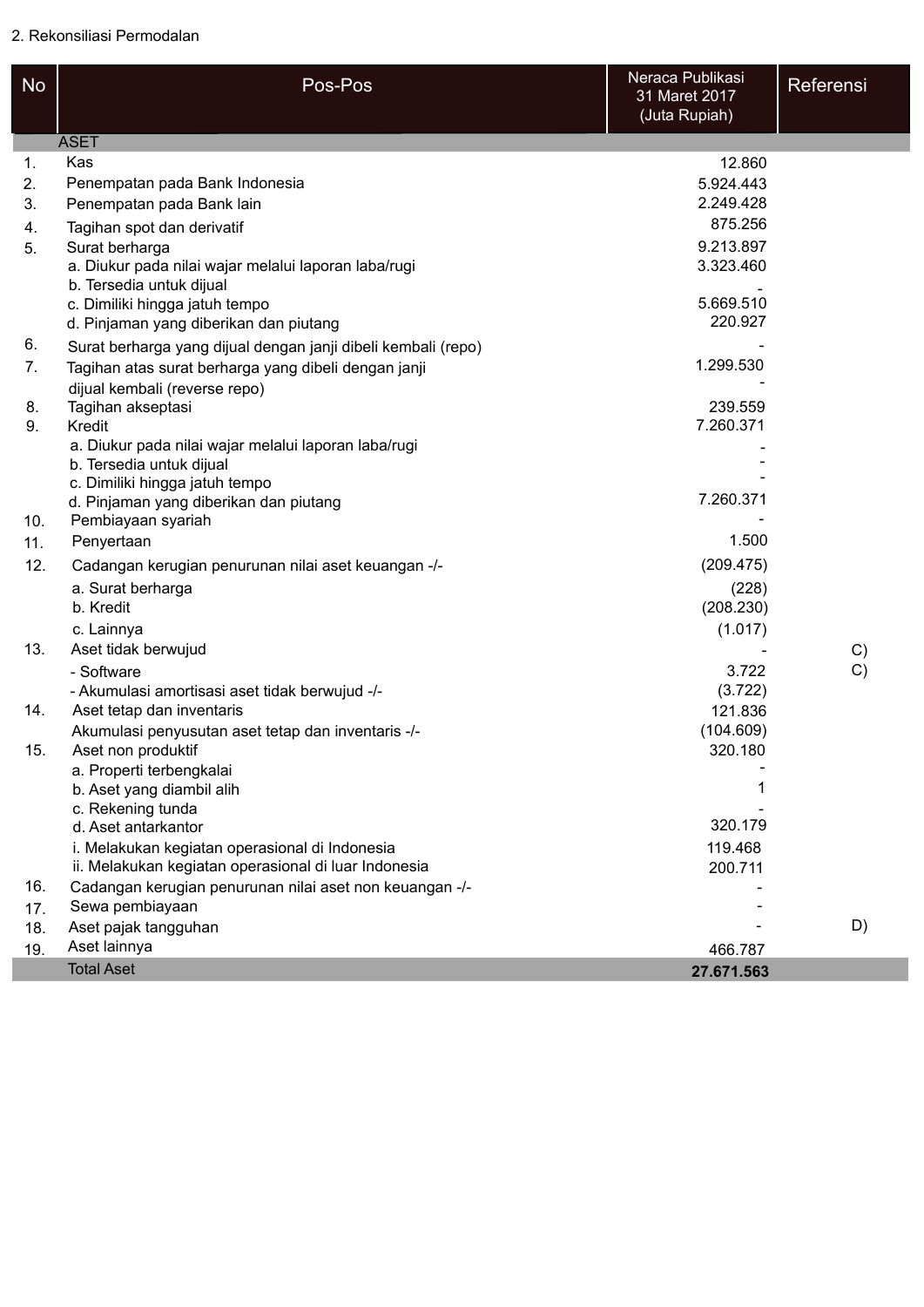| <b>No</b>       | Pos-Pos                                                                                             | Neraca Publikasi<br>31 Maret 2017<br>(Juta Rupiah) | Referensi |
|-----------------|-----------------------------------------------------------------------------------------------------|----------------------------------------------------|-----------|
|                 | <b>LIABILITAS DAN EKUITAS</b>                                                                       |                                                    |           |
|                 | <b>LIABILITAS</b>                                                                                   |                                                    |           |
| 1.              | Giro                                                                                                | 8.054.923                                          |           |
| 2.              | Tabungan                                                                                            |                                                    |           |
| 3.              | Simpanan berjangka                                                                                  | 2.636.981                                          |           |
| 4.              | Dana investasi revenue sharing                                                                      |                                                    |           |
| 5.<br>6.        | Pinjaman dari Bank Indonesia<br>Pinjaman dari bank lain                                             | 5.963.518                                          |           |
| 7.              | Liabilitas spot dan derivatif                                                                       | 942.129                                            |           |
| 8.              | Utang atas surat berharga yang dijual dengan janji                                                  |                                                    |           |
|                 | dibeli kembali (repo)                                                                               |                                                    |           |
| 9.              | Utang akseptasi                                                                                     | 239.559                                            |           |
| 10.             | Surat berharga yang diterbitkan                                                                     |                                                    |           |
| 11.             | Pinjaman yang diterima                                                                              |                                                    |           |
|                 | Tagihan akseptasi                                                                                   |                                                    |           |
| 12.             | Setoran jaminan                                                                                     |                                                    |           |
| 13.             | Liabilitas antarkantor<br>a. Melakukan kegiatan operasional di Indonesia                            | 4.828.186                                          |           |
|                 | b. Melakukan kegiatan operasional di luar Indonesia                                                 | 4.828.186                                          |           |
|                 | - Liabilitas antarkantor bersih selain dana usaha                                                   | 1.304.777                                          |           |
|                 | - Liabilitas antarkantor bersih dana usaha                                                          | 3.523.409                                          | A)        |
| 14.             | Liabilitas pajak tangguhan                                                                          | 40.994                                             |           |
| 15.             | Liabilitas lainnya                                                                                  | 2.568.194                                          |           |
| 16.             | Dana investasi profit sharing<br><b>TOTAL LIABILITAS</b>                                            |                                                    |           |
|                 |                                                                                                     | 25.274.484                                         |           |
|                 | <b>EKUITAS</b>                                                                                      |                                                    |           |
| 17 <sub>1</sub> | Modal disetor                                                                                       | 1.387.393<br>1.387.393                             | A)        |
|                 | a. Modal dasar<br>b. Modal yang belum disetor -/-                                                   |                                                    |           |
|                 | c. Saham yang dibeli kembali (treasury stock) -/-                                                   |                                                    |           |
| 18.             | Tambahan modal disetor                                                                              |                                                    |           |
|                 | a. Agio                                                                                             |                                                    |           |
|                 | b. Disagio -/-                                                                                      |                                                    |           |
|                 | c. Modal sumbangan<br>d. Dana setoran modal                                                         |                                                    |           |
|                 | e. Lainnya                                                                                          |                                                    |           |
| 19.             | Pendapatan/(kerugian) komprehensif lainnya                                                          |                                                    |           |
|                 | a. Penyesuaian akibat penjabaran laporan keuangan dalam mata uang                                   |                                                    |           |
|                 | asing                                                                                               |                                                    |           |
|                 | b. Keuntungan/(kerugian) dari perubahan nilai aset keuangan<br>dalam kelompok tersedia untuk dijual |                                                    |           |
|                 | c. Bagian efektif lindung nilai arus kas                                                            |                                                    |           |
|                 | d. Keuntungan revaluasi aset tetap                                                                  |                                                    |           |
|                 | e. Bagian pendapatan komprehensif lain dari entitas asosiasi                                        |                                                    |           |
|                 | f. Keuntungan/(kerugian) aktuarial program imbalan pasti                                            |                                                    |           |
|                 | g. Pajak penghasilan terkait dengan laba komprehensif lain                                          |                                                    |           |
|                 | h. Lainnya                                                                                          |                                                    |           |
| 20.             | Selisih kuasi reorganisasi                                                                          |                                                    |           |
| 21.             | Selisih restrukturisasi entitas sepengendali                                                        |                                                    |           |
| 22.             | Ekuitas lainnya                                                                                     |                                                    |           |
| 23.             | Cadangan                                                                                            |                                                    |           |
|                 | a. Cadangan umum                                                                                    |                                                    |           |
|                 | b. Cadangan tujuan                                                                                  |                                                    |           |
| 24.             | Laba/(rugi)                                                                                         | 1.009.686                                          |           |
|                 | a. Tahun-tahun lalu                                                                                 | 780.161                                            | B)        |
|                 | b. Tahun berjalan                                                                                   | 229.525                                            | B)        |
|                 | JUMLAH EKUITAS YANG DAPAT DIATRIBUSIKAN KEPADA PEMILIK                                              |                                                    |           |
| 24.             | Kepentingan non pengendali                                                                          |                                                    |           |
|                 | <b>TOTAL EKUITAS</b>                                                                                | 2.397.079                                          |           |
|                 | TOTAL LIABILITAS DAN EKUITAS                                                                        | 27.671.563                                         |           |